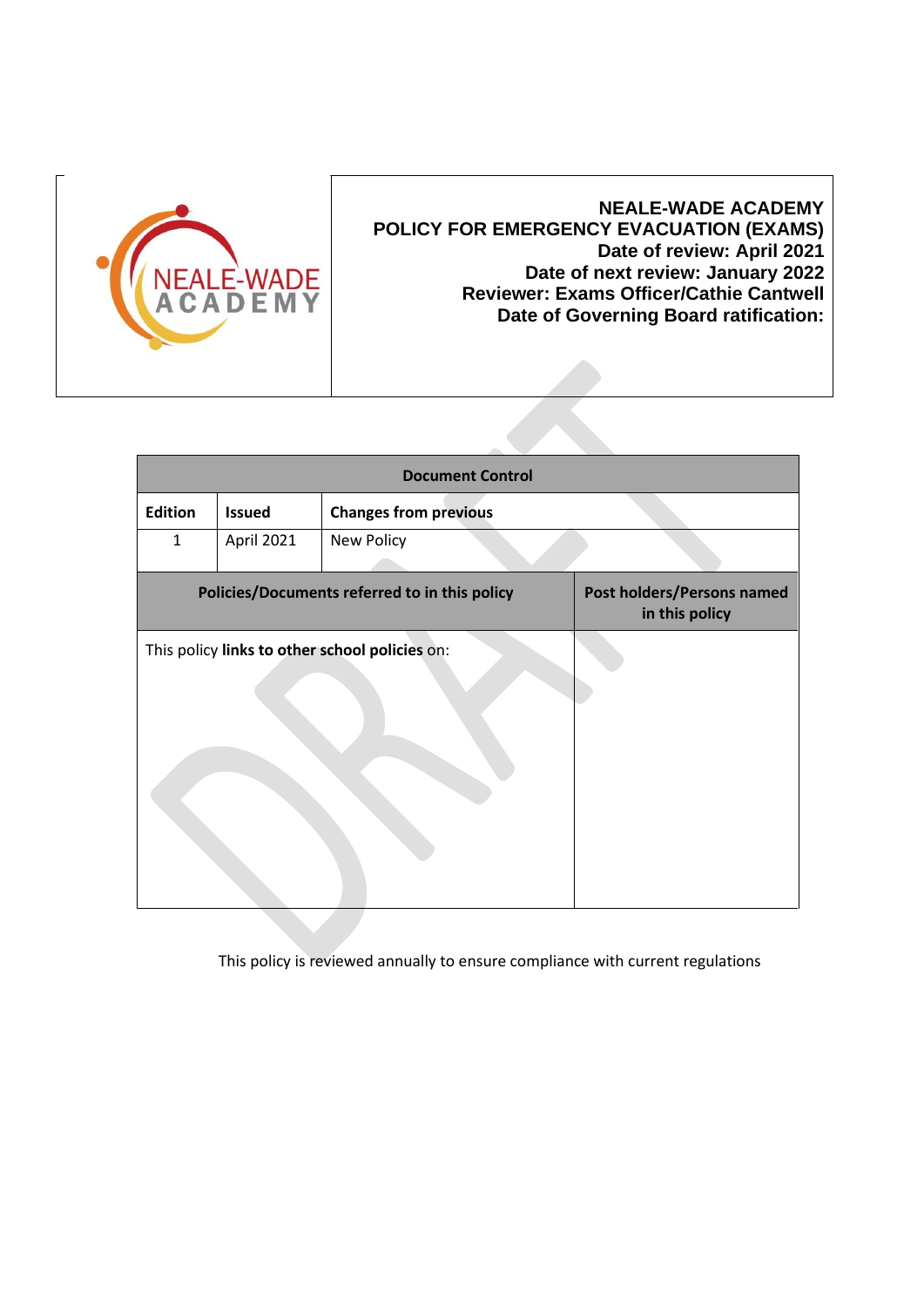# **Emergency evacuation policy (exams) 2020/21**

# **Purpose of the policy**

This policy details how Neale-Wade Academy deals with an emergency evacuation of the exam room(s) by defining staff roles and responsibilities and confirming the emergency evacuation procedure

## **When is an emergency evacuation required?**

An emergency evacuation is required where it is unsafe for candidates to remain in the exam room. This might include a fire in the exam room, the fire alarm sounding to warn of fire, bomb alert or other serious threat.

In exceptional situations, where candidates might be severely disadvantaged or distressed by remaining in the exam room, the emergency evacuation procedure may also need to be followed. This might include situations where there is severe disruption in the exam room, serious illness of a candidate or invigilator or similarly serious incidents.

## **Emergency evacuation of an exam room**

### **Roles and responsibilities**

#### **Head of centre**

- Ensures the emergency evacuation policy for exams is fit for purpose and complies with relevant health and safety regulation
- Ensures any instructions from relevant local or national agencies are referenced and followed where applicable, including information from the National Counter Terrorism Security Office on the *Procedures for handling bomb threats* [https://www.gov.uk/government/publications/bomb-threats-guidance/procedures-for-handling-bomb](https://www.gov.uk/government/publications/bomb-threats-guidance/procedures-for-handling-bomb-threats)[threats](https://www.gov.uk/government/publications/bomb-threats-guidance/procedures-for-handling-bomb-threats)
- Where safe to do so, ensures candidates are given the opportunity to sit exams for their published duration

#### **Senior leader**

• Where responsible for the centre-wide emergency evacuation procedure, ensures all staff and appointed fire marshals are aware of the policy and procedures to be followed when an emergency evacuation of an exam room is required

#### **Special educational needs coordinator (SENCo)**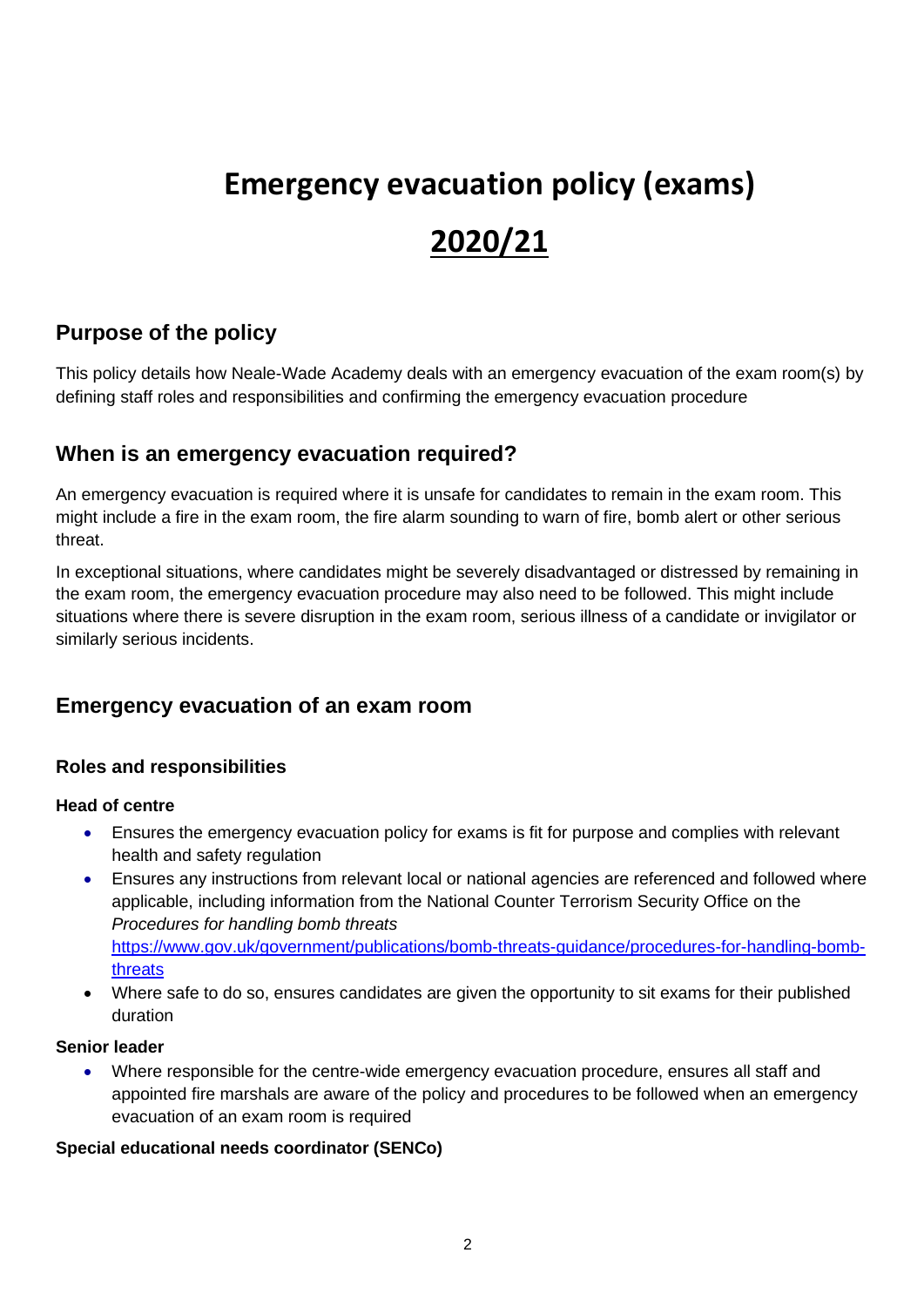- Ensures appropriate arrangements are in place for the emergency evacuation of a disabled candidate from an exam room where different procedures or assistance may need to be provided for the candidate
- Ensures the candidate is informed prior to taking their exams of what will happen in the event of an emergency evacuation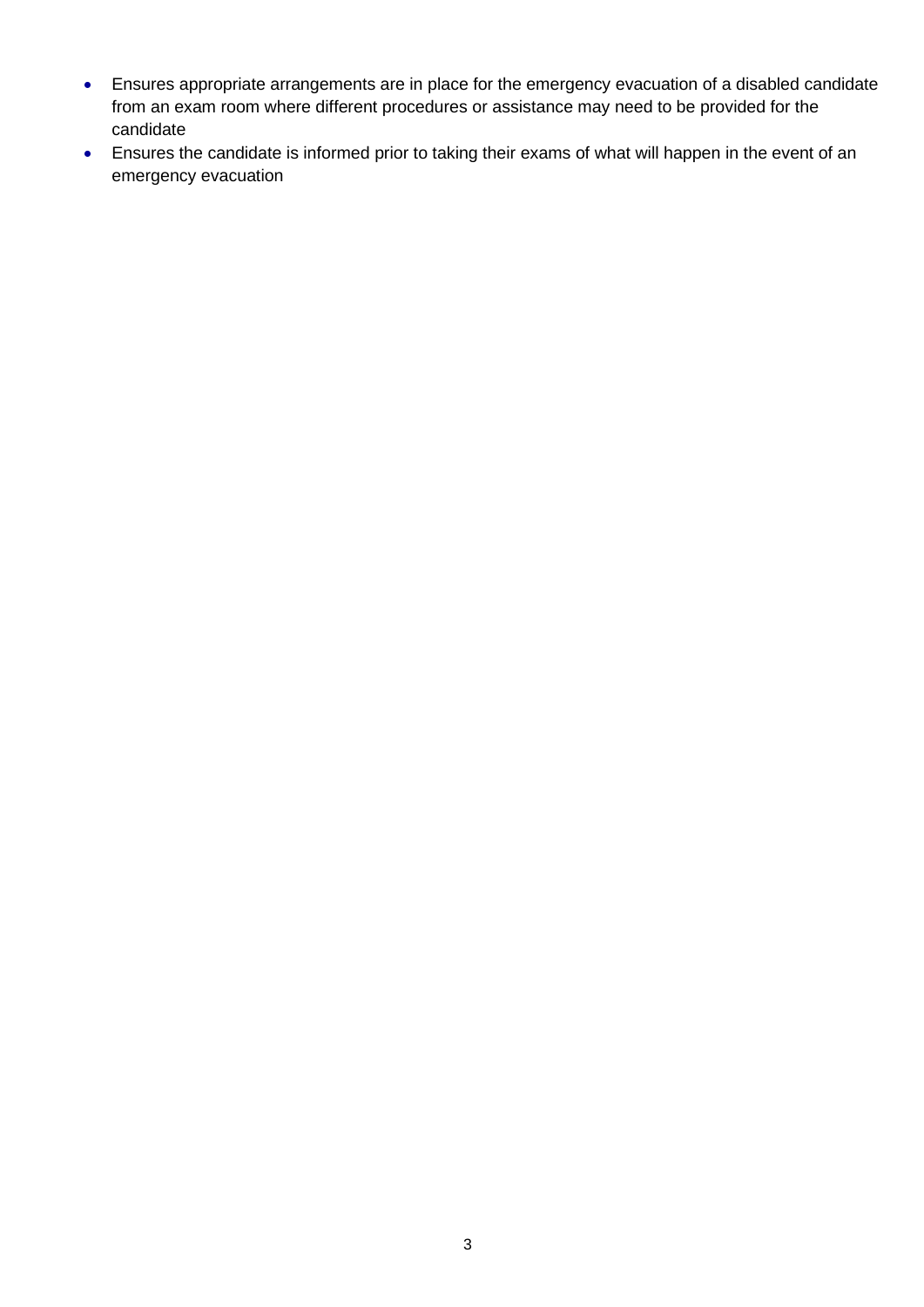#### **Exams officer**

- Ensures invigilators are trained in emergency evacuation procedures and how an incident and actions taken must be recorded
- Ensures candidates are briefed (*Candidate exam handbook*), prior to exams taking place, on what will happen in the event of an emergency in the exam room
- Provides invigilators with a copy of the emergency evacuation procedures for every exam room
- Provides a standard invigilator announcement for each exam room which includes appropriate instructions for candidates about emergency procedures and what will happen if the fire alarm sounds
- Provides an exam room incident log in each exam room
- Liaises with the SENCo and other relevant staff prior to each exam where different procedures or assistance may need to be provided for a disabled candidate
- Briefs invigilators prior to each exam where different procedures or assistance may need to be provided for a disabled candidate
- Ensures appropriate follow-up is undertaken after an emergency evacuation reporting the incident to the awarding body and the actions taken through the *special consideration* process where applicable (in cases where a group of candidates have been disadvantaged by a particular event)

#### **Invigilators**

- By attending training, and / or update sessions, ensure they understand what to do in the event of an emergency in the exam room
- Follow the actions required in the emergency evacuation procedure issued to them for every exam room
- Confirm with the exams officer, where different procedures or assistance may need to be provided for a disabled candidate they are invigilating
- Record details on the exam room incident log to support follow-up reporting to the awarding body by the exams office (see below)

#### **Other relevant centre staff**

• Support the senior leader, SENCo, exams officer and invigilators in ensuring the safe emergency evacuation of exam rooms

#### **Recording Details**

As soon as practically possible and safe to do so, details should be recorded. Details must include:

- The actual time of the start of the interruption
- The actions taken
- The actual time the exam(s) resumed
- The actual finishing time(s) of the resumed exam(s)

Further details could include

- Report on candidate behaviour throughout the interruption/ evacuation
- A judgement on the impact on candidates after the interruption/ evacuation